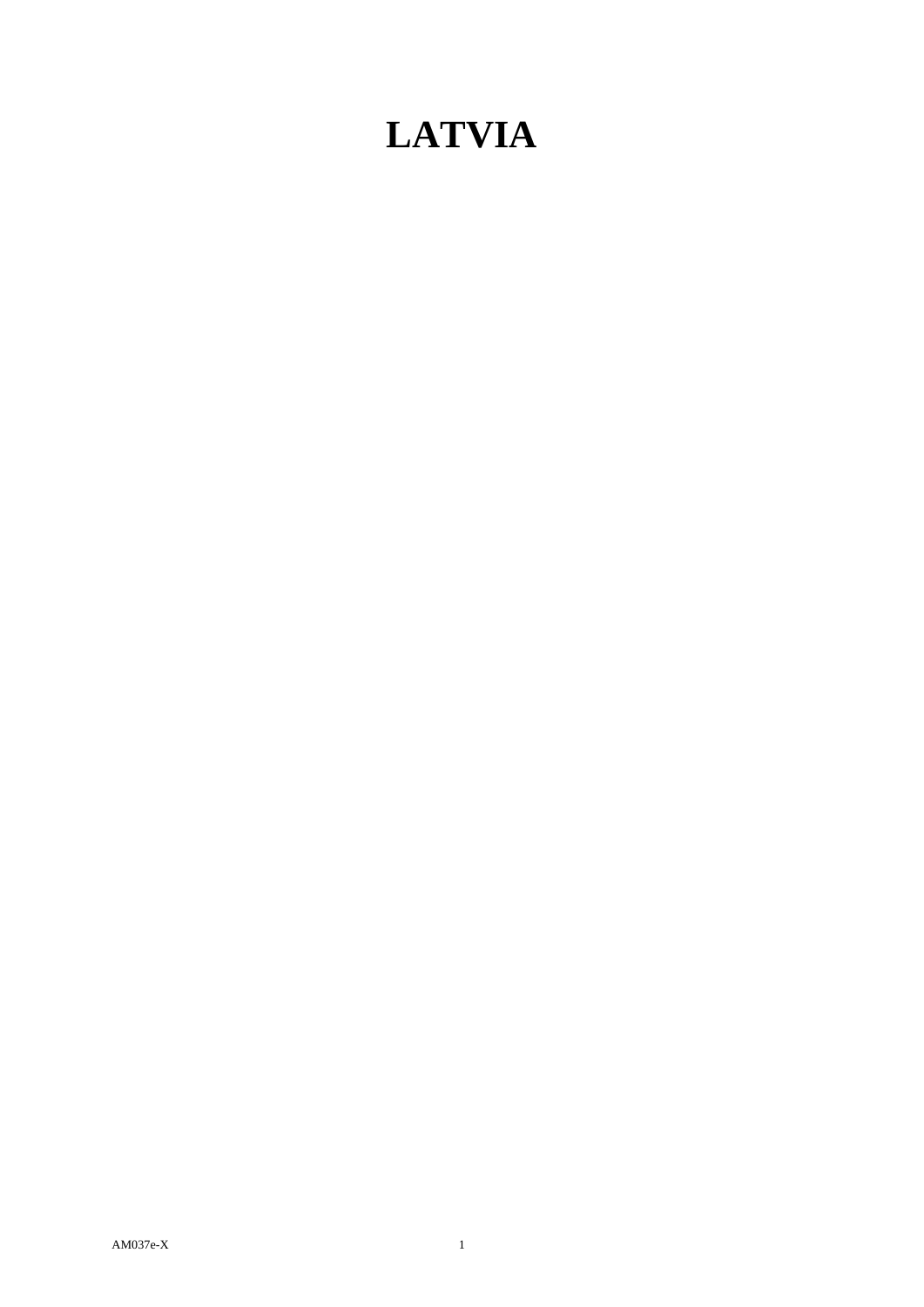# **Statement by Mr Jānis Reirs, Governor for the Republic of Latvia**

Let me start out by thanking the staff of the Bank for the efficient way this Annual Meeting has been organized despite the prevailing restrictive circumstances.

## **General remarks**

Since its establishment, the EBRD has been successful in supporting the political and economic transformations in the countries it operates in, delivering commendable results despite rapidly changing socioeconomic conditions and geopolitical tensions. The Bank remains an important global player focused on private sector development and policy advice, based on a unique political mandate. Building on accumulated experience, country-specific know-how, and local presence, the EBRD is well placed to push forward transitions to well-functioning market economies in all its countries of operations.

I would like to extend special gratitude to the colleagues in our constituency: Norway, Finland, and Lebanon. We believe that the excellent cooperation spirit has ensured that our joint voice is heard and the opinions are incorporated in the main policy documents of the Bank. In addition, the joint Nordic-Baltic cooperation proved successful in bringing forward the greater ambition in the *Green Economy Transition Strategy* discussions - the concept that remains one of our top priorities.

Reiterating the conclusions of the EU-11 countries meeting in Riga on 27-28 February 2020, we see significant scope for increasing high-quality investment in the EU-11 region – a front runner and pioneering ground for the Bank's medium-term priorities, namely promoting the green agenda and unlocking the innovation along with new technologies. In particular, the Bank needs to increase its contribution to achieving carbon neutrality in light of the *EU Green Deal*.

# **Operational results of 2019**

Latvia commends the EBRD for strong results achieved in 2019, when it reached a record-high EUR 10 billion in annual investments covering 452 signed projects, as well as for the timely and efficient response to the COVID-19 crisis in affected countries. We also welcome the solid financial performance that year, with net profits reaching EUR 1.43 billion and a reaffirmed AAA rating. We attribute these results to the efforts of the staff of the Bank, which undoubtedly is the most valuable asset of the Bank.

#### **Strategic and Capital Framework**

The Strategic and Capital Framework for 2021-2025 (SCF) will mark the next chapter of EBRD's operations, as the new realities created by COVID-19 will add to the challenges of achieving the priorities set in the SCF. Latvia supports the broad compromise that has been reached by the Board of Directors and the draft resolution regarding the SCF.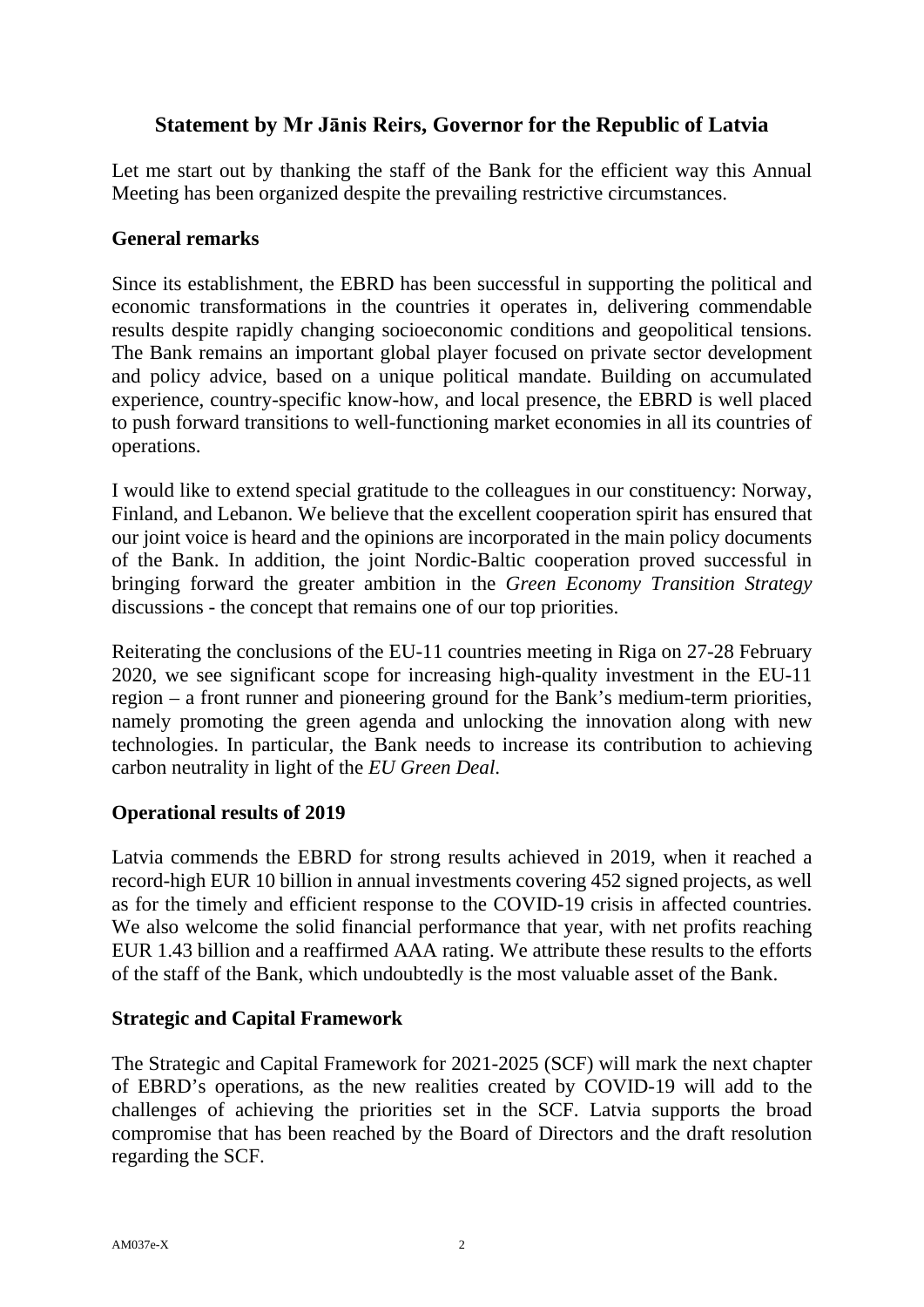Considering the severity of COVID-19, we commend the EBRD for support it rendered to countries of operations, laying the foundations for sustainable recovery and development. Building on the three horizontal strategic priorities – *transition to a green, low carbon economy, equality of opportunity, and digital transition* – the SCF rightly aims at prioritizing support to current countries of operations. It is important that during turbulent times the Bank's investment strategy focuses on the effective fulfillment of its mandate: closing market gaps and accelerating the transition of countries where the impact on development is highest.

The global economic recession triggered by COVID-19 brings to the surface the scale of vulnerability of many countries facing unprecedented needs of support to recover their economies. Therefore, Latvia supports the proposed direction of the SCF, that is to strengthen the engagement of the Bank in less advanced economies. Again, more advanced countries of operations were affected by the COVID-19 as well, having them seek the support of the international community and development partners. With the resurgence of COVID-19 in countries all across Europe, and expected long-lasting effects of the crisis in certain industries or for certain structural reforms, we stress the importance of EBRD's continued operations in all EU countries of operations for the years to come. Latvia underlines the importance of the core principle of the EBRD *Graduation Policy,* meaning that graduation is country-driven.

In the light of all this, Latvia is of the strong opinion that any discussions about further expansions beyond EBRD's geographical mandate are premature. Furthermore, decisions on future directions should be taken in a broad context including both the global and European financial architectures. Nevertheless, Latvia has supported the membership applications in the past and will be taking future decisions in cooperation with its partners.

#### **Other institutional issues**

Latvia supports the proposed net income allocation of 2019, considering that the economic recession will affect the results for the year 2020, especially in regards to equity valuation. We support the proposed allocation to the EBRD *Shareholder Special Fund*, which contributes to financing technical assistance to those countries that are most in need. Especially critical is the support rendered to Lebanon, our partner in the constituency, and its severe economic and humanitarian crisis – we appreciate the engagement of the Bank.

Latvia fully supports the sovereignty and independence of Belarus, and firmly believes that democratic calls of Belarussian people for new, free and fair Presidential elections in line with international standards in presence of international observers should be respected. We strongly believe that the EU support should be redirected for the benefit of Belarus society. We should make sure that the regime and persons closely connected to it do not benefit from the EU support. In this context, careful assessment of the application of Article 1 of the Agreement Establishing the European Bank for Reconstruction and Development is needed.